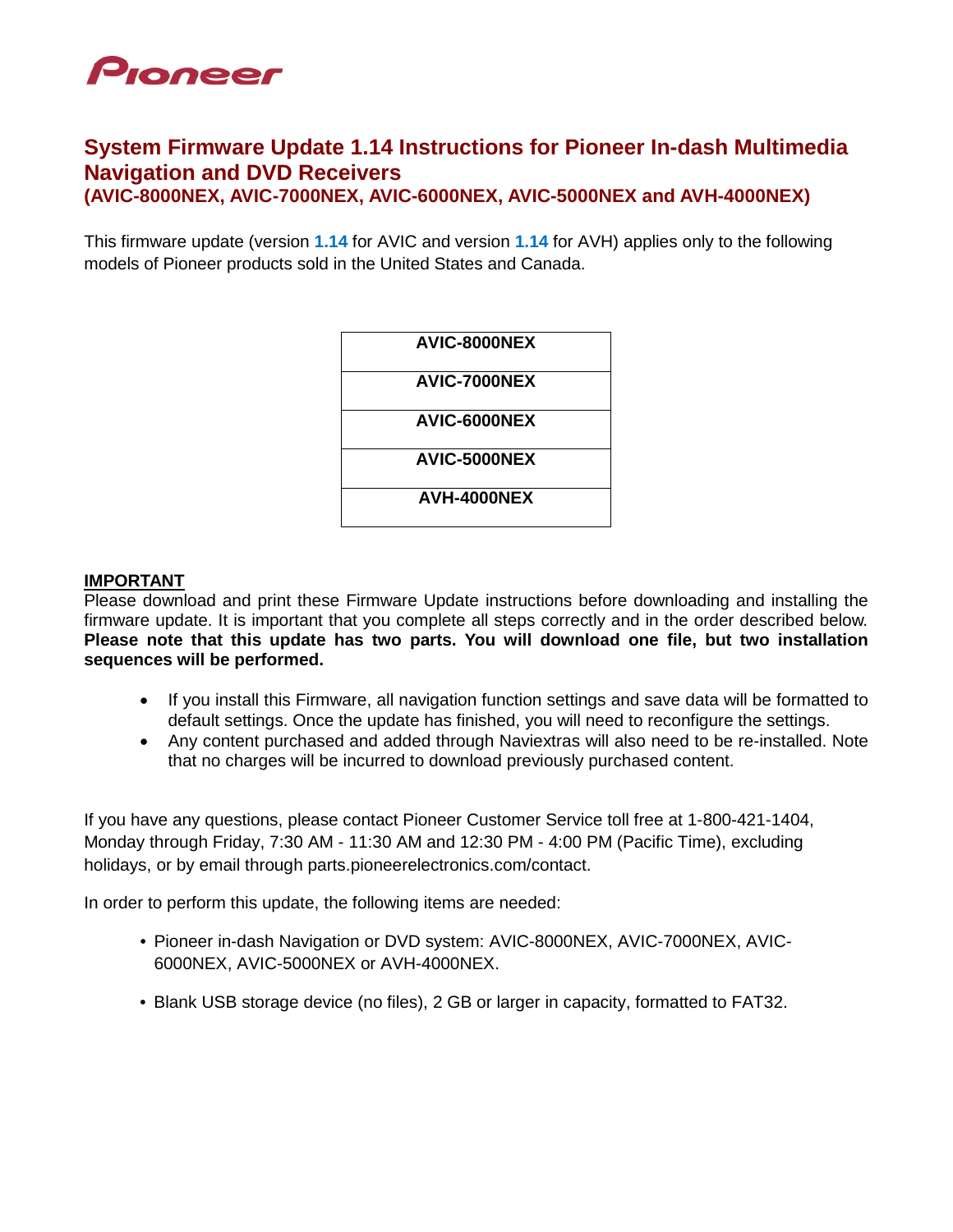

### **CAUTION**

- The only USB port that supports the firmware update is **USB port 1**.
- DO NOT turn your unit off or disconnect the USB storage device while the firmware is being updated.
- You can only update the firmware when the vehicle is stopped and the parking brake is engaged.

## **Displaying the firmware version**

Check whether the firmware of your unit needs to be updated by checking the version number.

### **Procedure:**

- 1. Press the HOME button to display the Top menu screen.
- 2. Touch the following keys in the following order.



The "System" screen appears

3. Scroll down the list.



4. Touch [System Information].

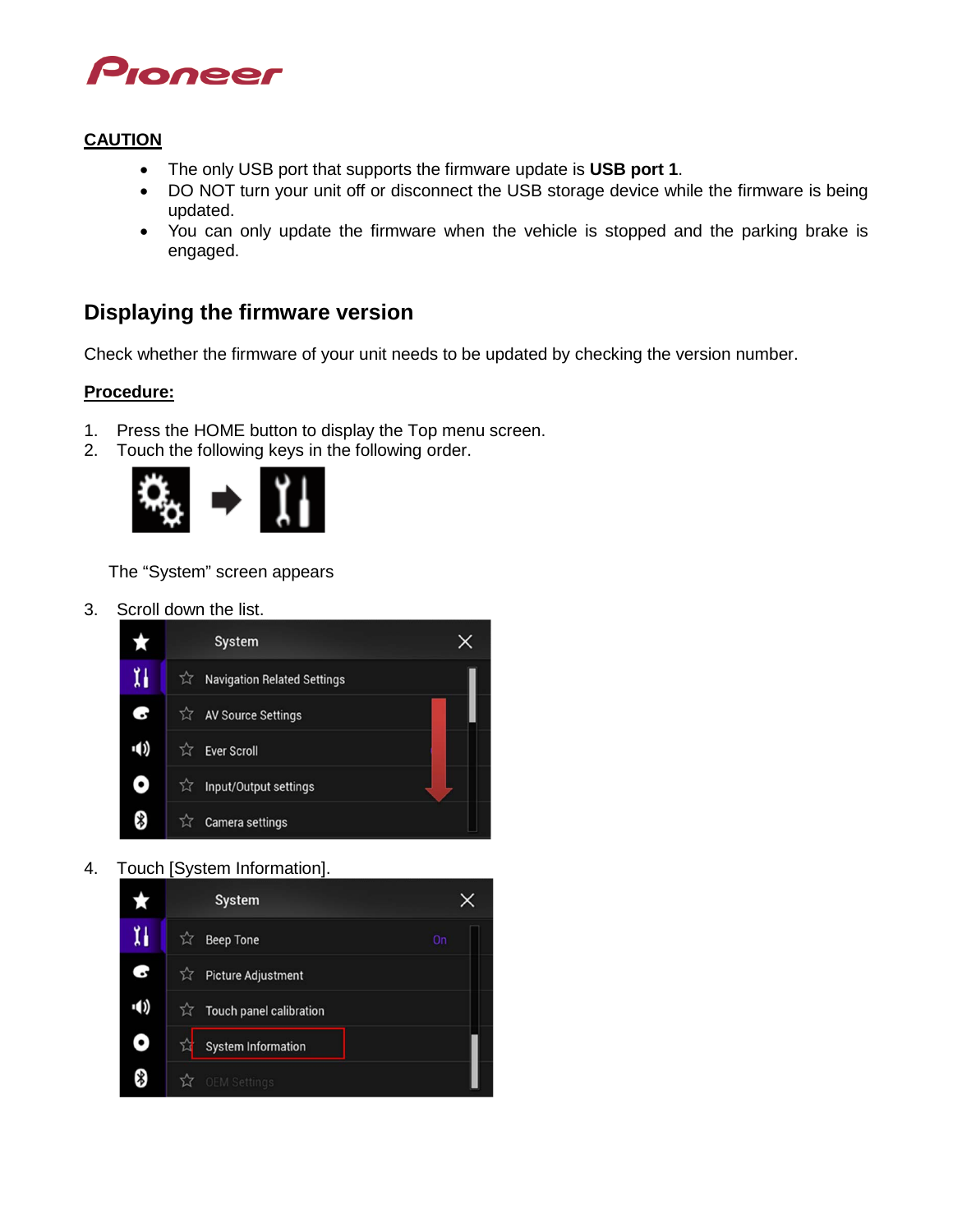

5. Touch [Firmware Information].



- 6. After the "Firmware Information" screen appears, check the firmware version number.
- **7. Verify that the firmware on your unit is not already 1.14.**

# **Checking the Bluetooth software version**

### **Procedure:**

- 1. Press the HOME button to display the Top menu screen.
- 2. Touch the following keys in this order.



The "Bluetooth" screen appears.

3. Touch [Bluetooth Version Information]

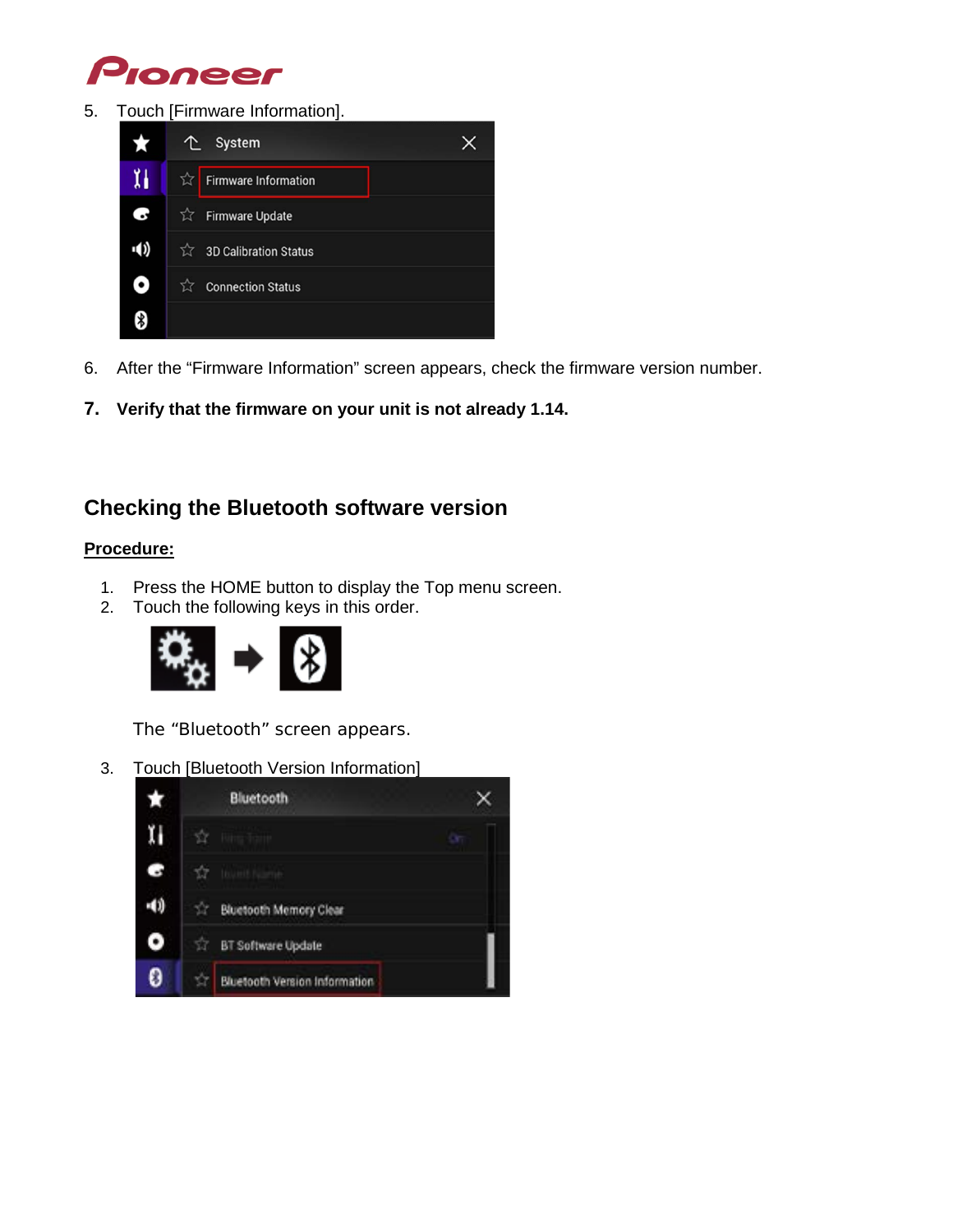

4. The version of this product's Bluetooth device appears. Verify that the version of Bluetooth device is not already **03.41.12**.

| ★            | ෑ<br><b>Bluetooth Version Information</b> |  |
|--------------|-------------------------------------------|--|
|              | Device Version                            |  |
| $\mathbb{G}$ | HW01-SW03.21.40                           |  |
| -11)         |                                           |  |
| ٥            |                                           |  |
| 0            |                                           |  |

# **Downloading the firmware update files from Pioneer's website**

Once upgraded to this version, it is not possible to downgrade to a lower version.

- 1. Download the firmware update files by clicking on the following link and finding your product: [pioneerelectronics.com/firmware](http://www.pioneerelectronics.com/firmware)
- 2. Extract the download file. The Downloaded zip file will produce the following file when decompressed: (See the table below)

| <b>AVIC-8000NEX FW 1.14</b> |              |
|-----------------------------|--------------|
| <b>AVIC-7000NEX FW 1.14</b> |              |
| <b>AVIC-6000NEX FW 1.14</b> | AVIC-5000NEX |
| <b>AVIC-5000NEX FW 1.14</b> |              |
| <b>AVH-4000NEX FW 1.14</b>  |              |

### **IMPORTANT**

- DO NOT perform any further steps of this firmware update if the model number is anything other than one of the above models.
- Disconnect any mobile devices that are currently connected to your unit.
- Ensure that the update file is located within the root (top) folder of your USB storage device. There should be no other files on the USB storage device.
- While your unit is being updated, DO NOT turn off the system's power and DO NOT touch the unit's touch panel screen as this may result in severe damage to your unit.
- DO NOT remove the USB storage device during the firmware update process.
- Performing the firmware update will restore all settings to their default values.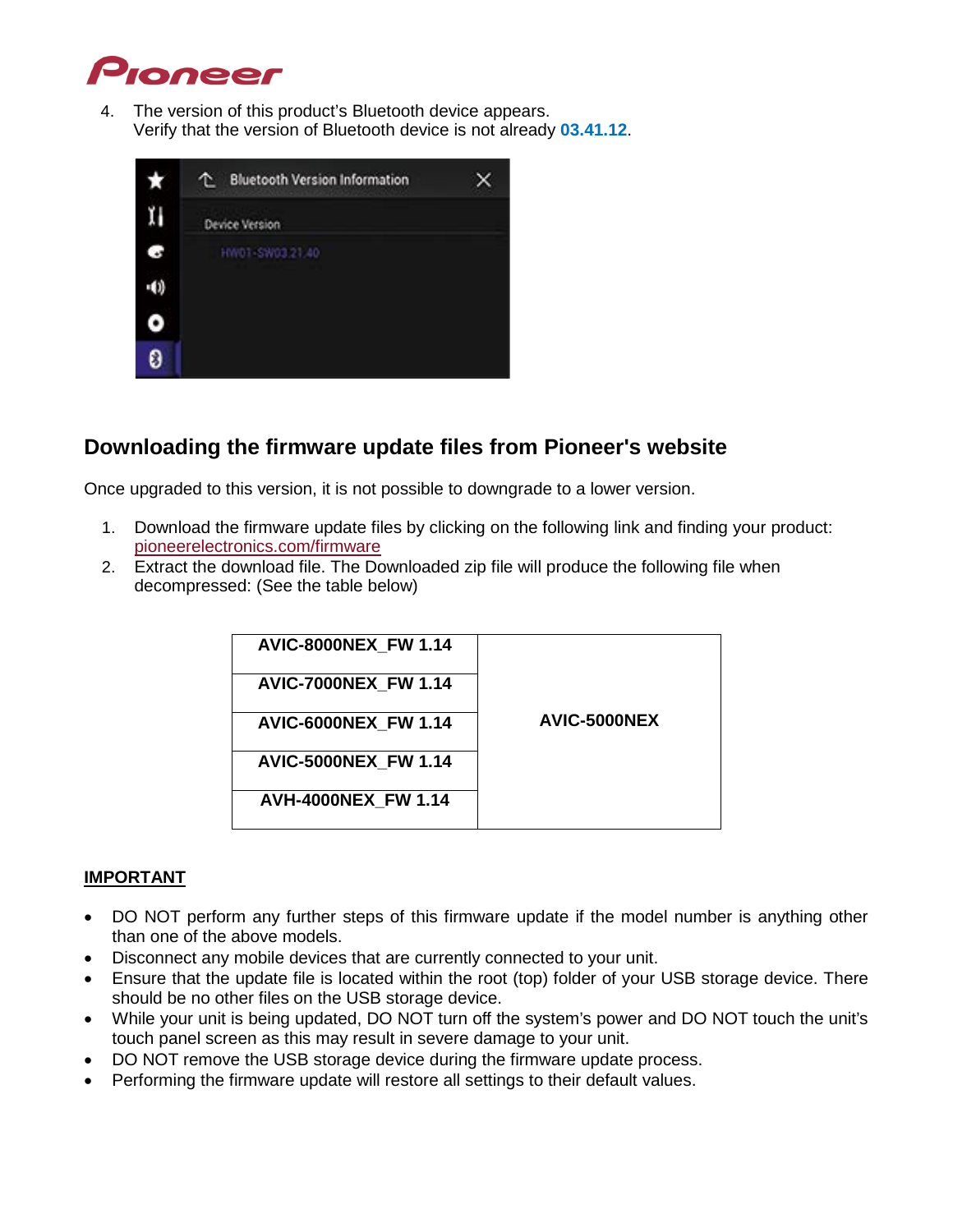

# **Part 1: Updating the firmware on your Unit**

### **Procedure:**

- 1. Connect a blank (formatted) USB storage device to your computer, and then locate the correct update file and copy it onto the storage device.
- 2. Insert the USB storage device to the **USB port 1** of the receiver.
- 3. Set the audio source to "OFF" on your unit.
- 4. Press the HOME button to display the Top menu screen.
- 5. Touch the keys below in the following order.



The "System" screen appears.

6. Scroll down the list.



7. Touch [System Information].

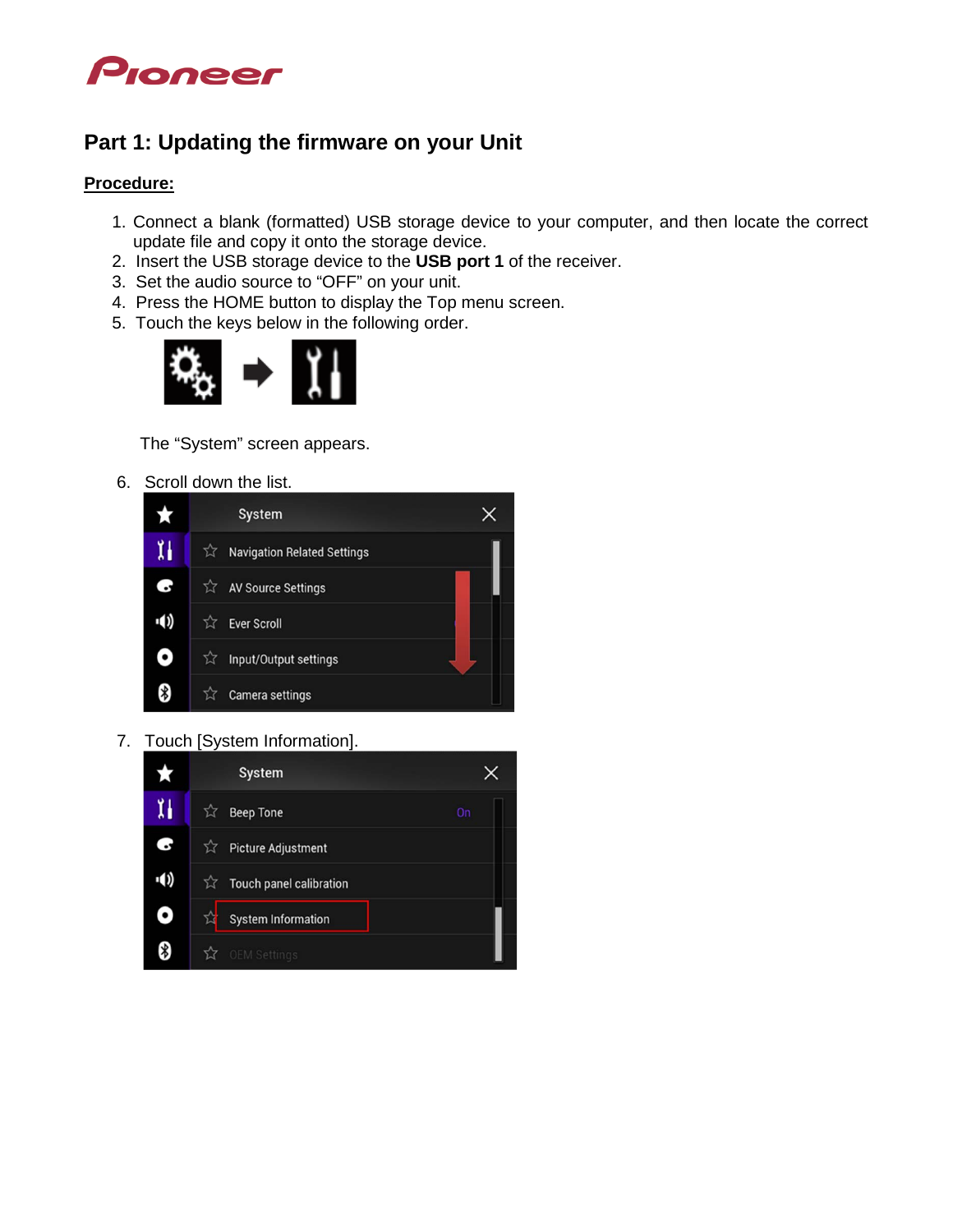

8. Touch [Firmware Update].



The "Firmware Update" screen appears.

9. Touch [Continue] to display the data transfer mode.



Wait for the file check to finish.

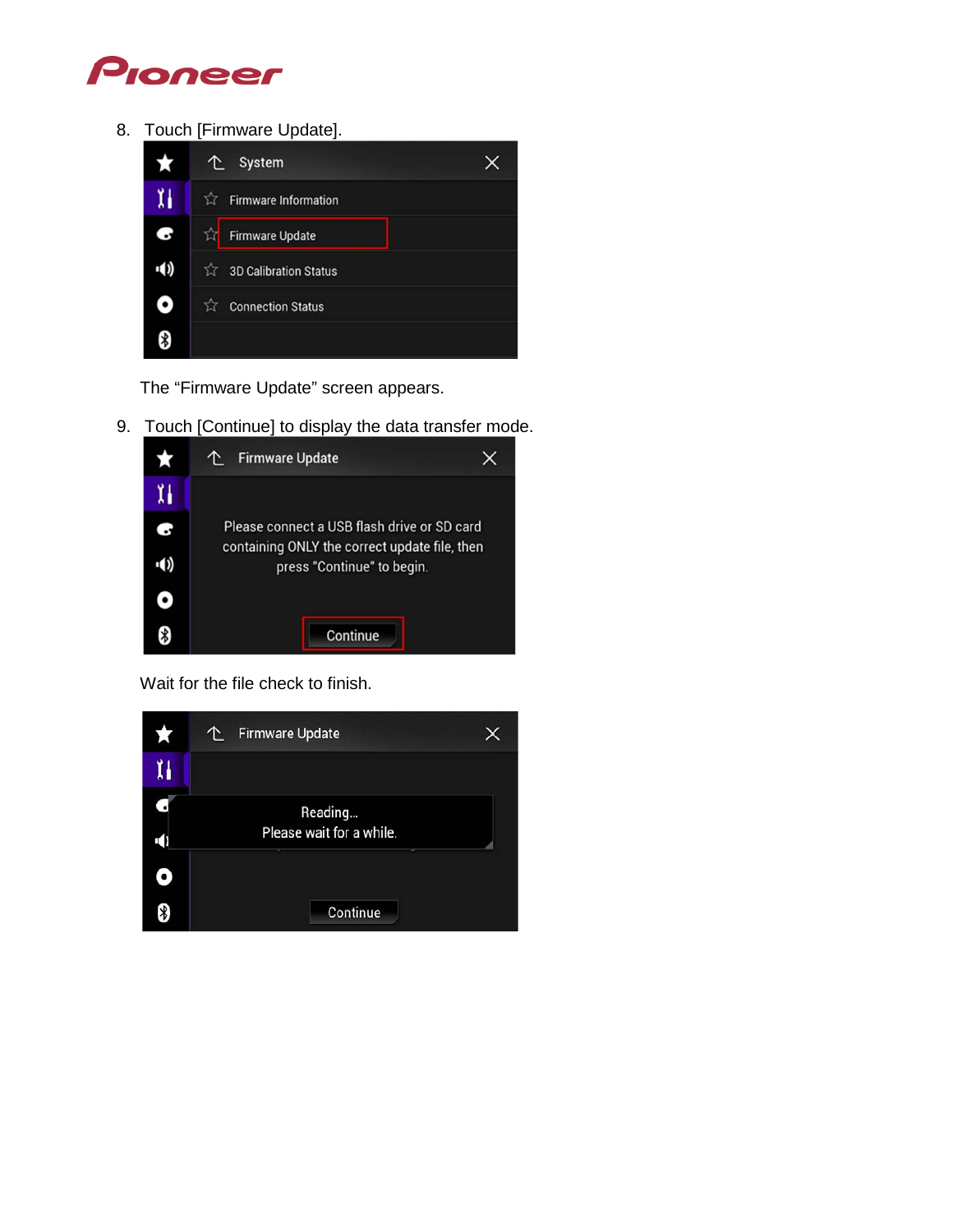

#### 10. Touch [Start].

Note: Images are for illustration purposes only. Actual version number may differ.



Progress status is shown. (Please note: Approximately one minute after the update has started, the receiver will restart itself and return to the update screen below.)

| Updating.<br>41%                                                                      |
|---------------------------------------------------------------------------------------|
| Version: $1.03 \rightarrow 1.03$                                                      |
| If update is aborted by power failure,<br>please repower the product and wait for its |
| auto recovery.                                                                        |
| DO NOT DISCONNECT USB MEMORY DURING RECOVERY                                          |
| DO NOT DRIVE THE CAR DURING RECOVERY                                                  |
| DO NOT TURN OFF THE ENGINE DURING RECOVERY                                            |
| DO NOT RESET THE PRODUCT DURING RECOVERY                                              |
|                                                                                       |
|                                                                                       |
|                                                                                       |
|                                                                                       |

11. Wait until the update process is complete.

DO NOT pull out USB storage device or remove power until you see the "Update Complete" screen.

Once the firmware update process is complete, the unit will display the "Update Complete" screen.

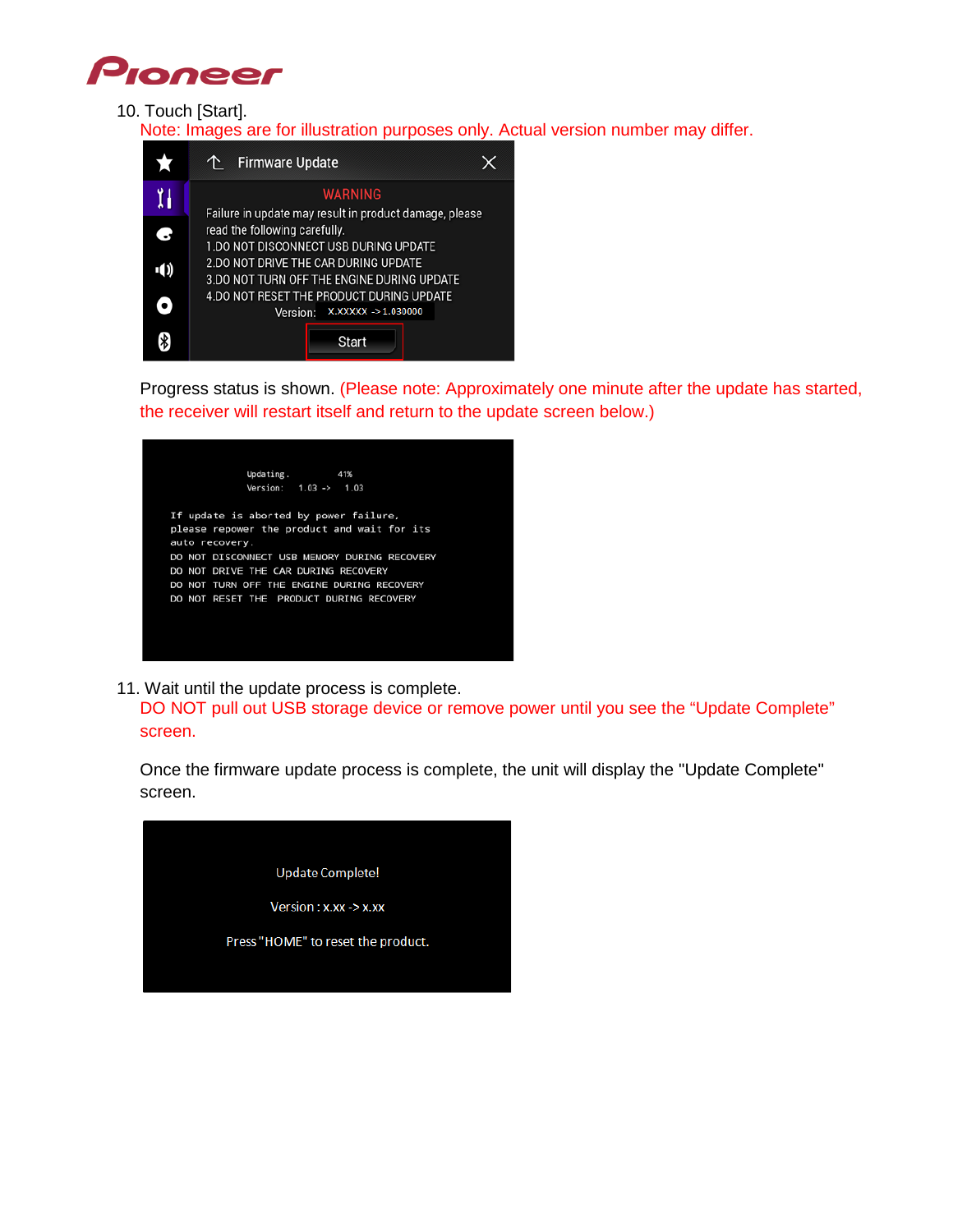

### **Confirm that the firmware has been updated**

Perform the same procedure for "Displaying the firmware version" to confirm that the firmware has been updated.

### **Procedure:**

- 1. Press the HOME button to display the Top menu screen.
- 2. Touch the following keys in the following order.



The "System" screen appears

3. Scroll down the list.



4. Touch [System Information].

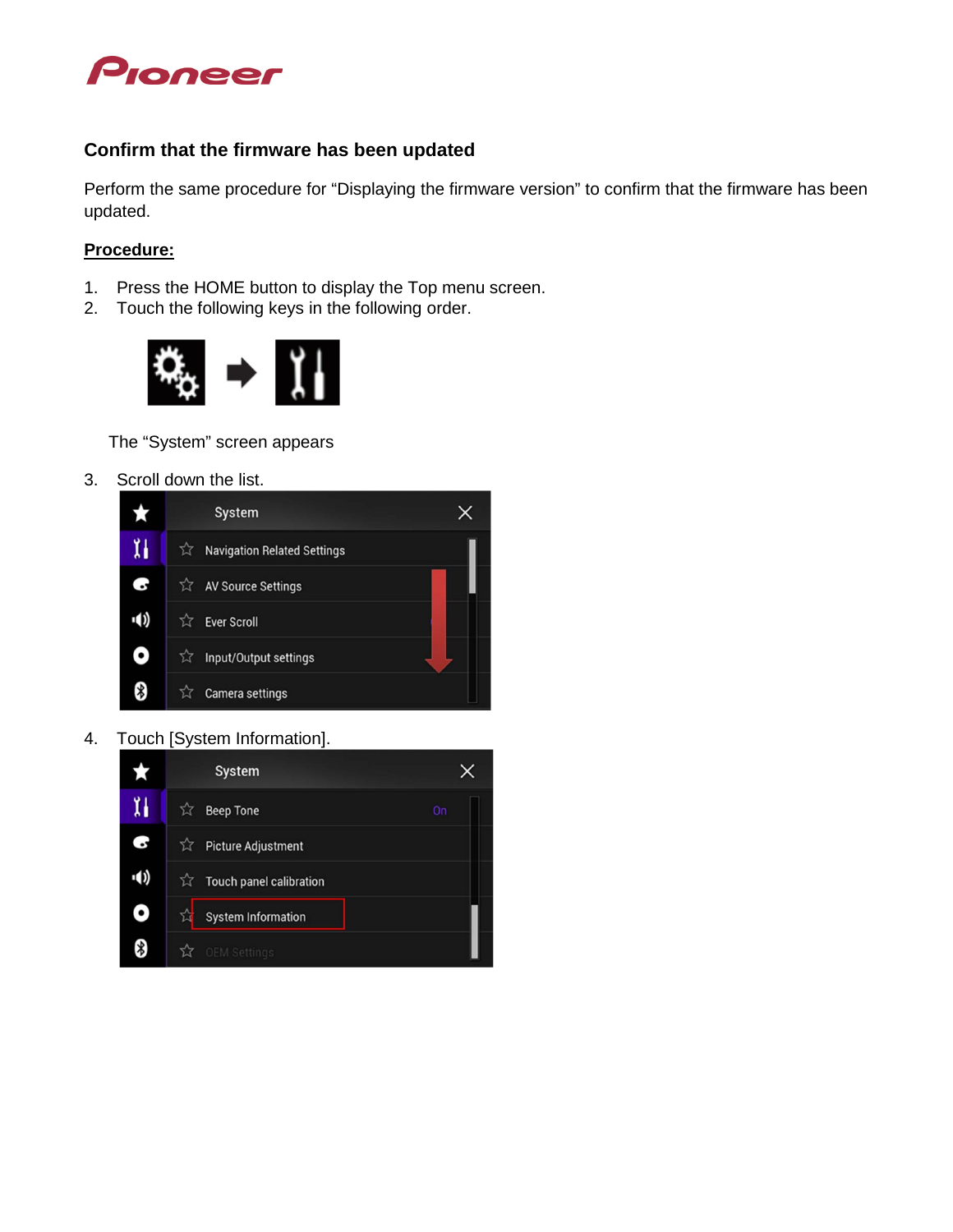

5. Touch [Firmware Information].



**6.** After the "Firmware Information" screen appears, verify that the firmware version is **1.14.**

# **Part 2: Updating Bluetooth software**

### **Procedure:**

Use the same update file that you used for Part 1.

- 1. Press the HOME button to display the Top menu screen.
- 2. Touch the following keys in this order.



3. Touch [BT software Update]